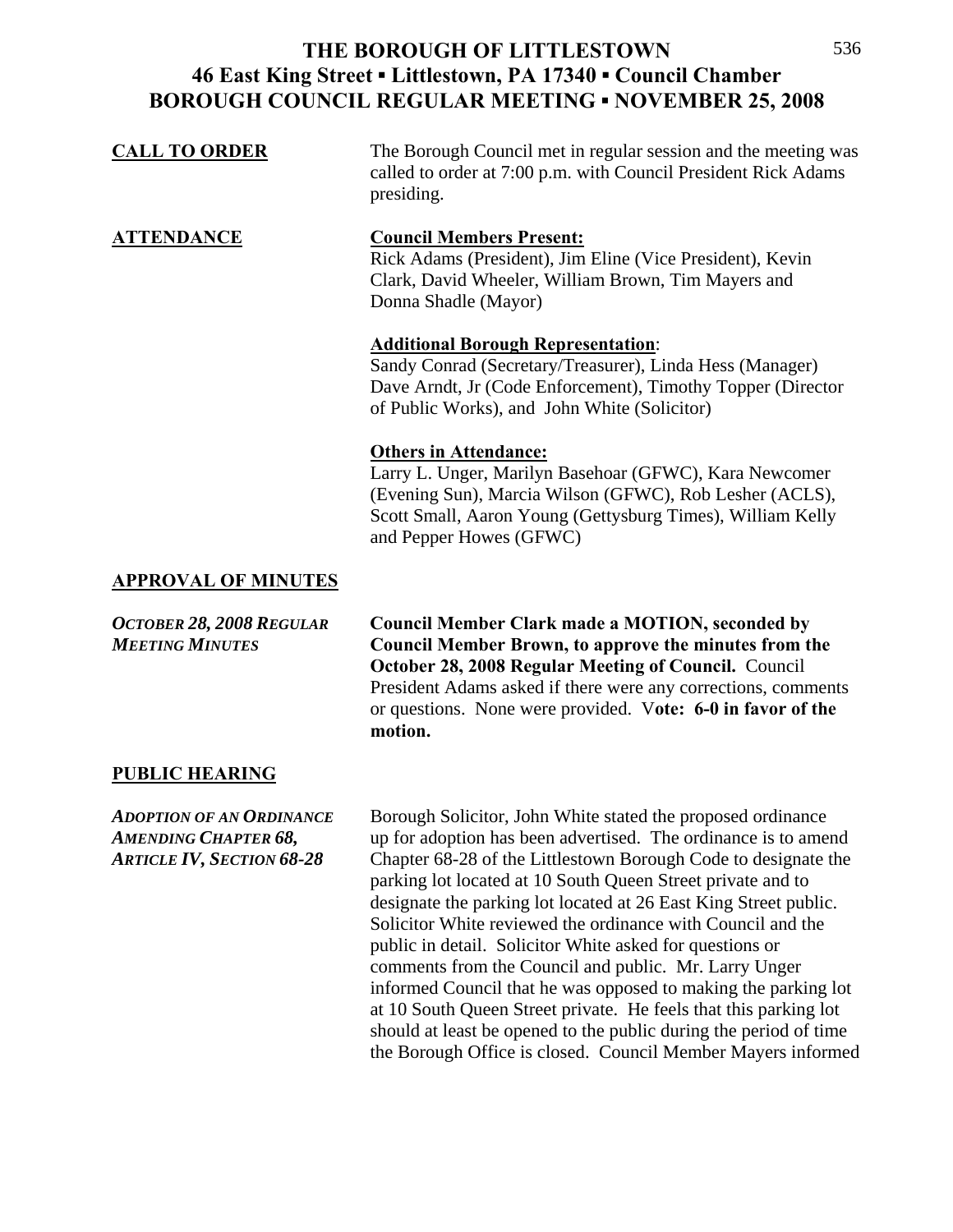*ADOPTION OF AN ORDINANCE* Mr. Unger that if the Borough does not pass this ordinance the *AMENDING CHAPTER 68,* Borough would be in violation of their own ordinance. Mr. *ARTICLE IV, SECTION 68-28* Unger was aware of the violation, but still feels the parking lot *(CONTINUED)* should not be private. After further discussion by Council the following motion was made:

> **Council Member Wheeler made a MOTION, to approve an ordinance amending Chapter 68, Article IV, Section 68-28 of the Littlestown Borough Code.** *(Motion died due to lack of second)*

> Council President Adams referred the 10 South Queen Street parking lot issue to the Streets and Transportation Committee for further review.

*ADOPTION OF AN ORDINANCE* Borough Solicitor, John White stated the proposed Ordinance *ORDAINING NEW BUILDING* up for adoption has been advertised. The proposed ordinance is **PERMITS AND FLOODPLAIN** to ordain a new Building Permits and Floodplain Management. *MANAGEMENT* Solicitor White reviewed the ordinance with Council and the public in detail. Solictor White asked for questions or comments from the Council and Public. None were provided.

Solicitor White further stated the following minor changes:

 1. Section 2.08A, Subparagraph B, which referred to the authority of the Building Permit Officer to enter any building, structure premises or development upon presentation of proper credentials at any reasonable hour to enforce the provisions of the ordinance and the state draft had that is was limited to any building, structure, premises or development in a flood zone. **The words "in a flood zone" were removed.**

 2. The purpose of the inspections during the construction by the Building Permit Officer is to determine that the work is progressing in compliance with the information provided on the building permit application and with all applicable laws, rules, regulations and ordinance. **The words "as well as the Borough of Littlestown Construction and Materials Specifications for Land Development" were added.**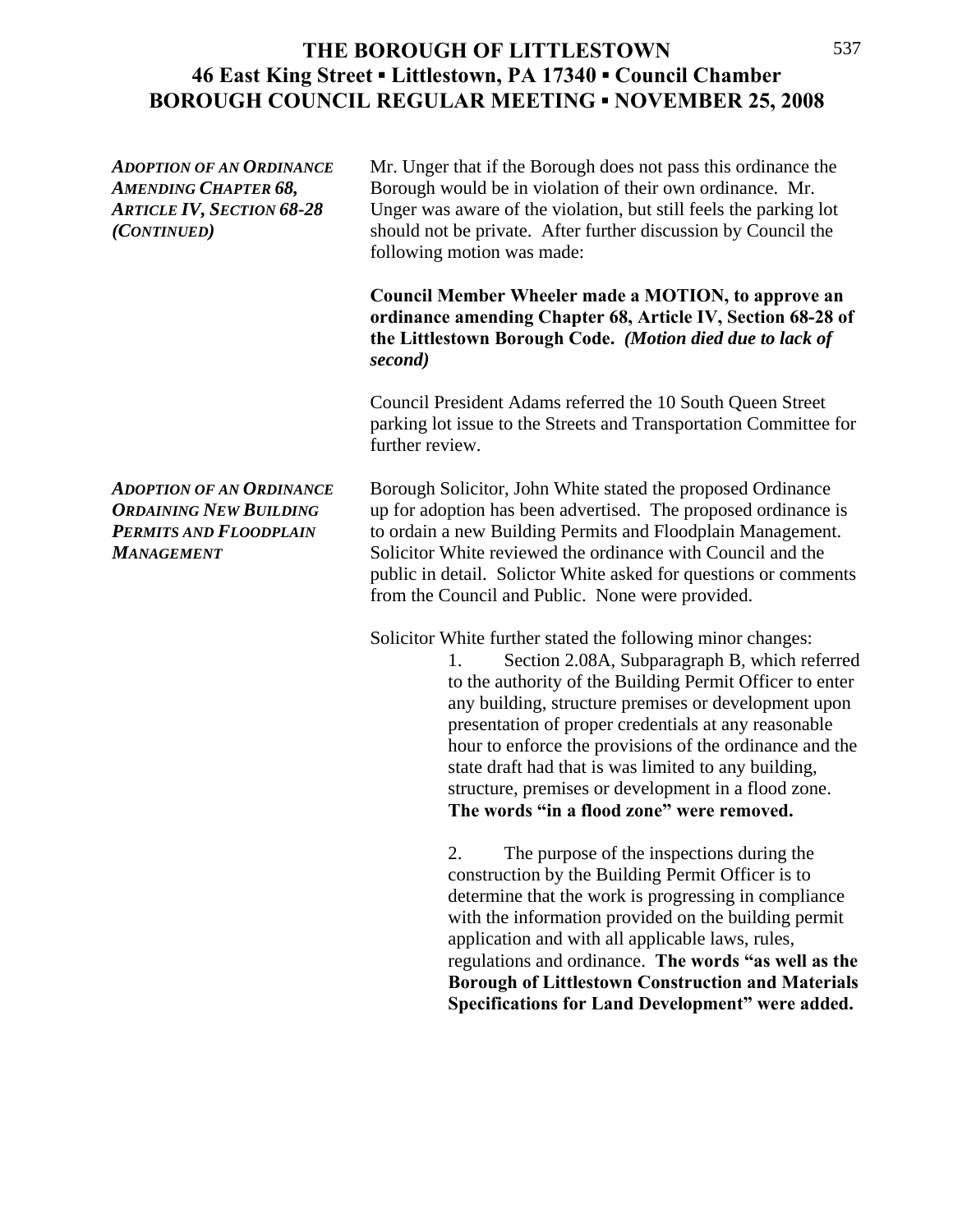*ADOPTION OF AN ORDINANCE* **Council Member Clark made a MOTION, seconded by**  *ORDAINING NEW BUILDING* **Council Vice President Eline, to adopt an Ordinance**  *PERMITS AND FLOODPLAIN* **of the Borough of Littlestown, Adams County, Pennsylvania,**  *MANAGEMENT* **Chapter 12, Building Regulations whereby the proposed**  *(CONTINUED)* **Ordinance will repeal current Articles V and VI and reconstitute Article V to be known as the Building Permits and Floodplain Management with stated adjustments as read by the Solicitor.** Council President Adams asked for any questions or comments. None were provided. **Vote: 6-0 in favor of the motion.** 

### **CHANGE OF PROCEDURES**

*DISCUSSION OF 2009 BUDGET* **Council Member Clark made a MOTION, seconded by Council Member Wheeler, to call a suspension of rules to change procedures to open up the discussion of the 2009 budget to the public.** Council President Adams asked for any questions or comments. Council Member Wheeler voiced his opposition of the budget. He feels that the budget can be balanced and passed without a tax increase. **Vote: 6-0 in favor of the motion.** 

#### **DELEGATION**

| <b>GFWC - MARCIA WILSON</b>                    | Ms. Wilson with the General Federation of Womens Club of<br>Littlestown (GFWC) came before Council informing them that<br>they were here to help the Littlestown Library. They would like<br>to be part of the solution to help the library stay in Littlestown.<br>The GFWC has been helping the Littlestown Community and<br>many other communities for many years in many different ways. |
|------------------------------------------------|----------------------------------------------------------------------------------------------------------------------------------------------------------------------------------------------------------------------------------------------------------------------------------------------------------------------------------------------------------------------------------------------|
| <b>APPROVAL AND</b><br><b>PAYMENT OF BILLS</b> | <b>Council Vice President Eline made a MOTION, seconded by</b><br>Council Member Brown, to pay the bills in the amount of<br>\$571,915.31. Council President Adams asked for any questions<br>or comments. None were provided. Vote: 6-0 favor of the<br>motion.                                                                                                                             |
| <b>APPROVAL OF</b><br><b>TREASURER REPORT</b>  | <b>Council Vice President Eline made a MOTION, seconded by</b><br><b>Council Member Clark, to approve the Treasurer Report.</b><br>Council President Adams asked for any questions or comments.<br>None were provided. Vote: 6-0 favor of the motion.                                                                                                                                        |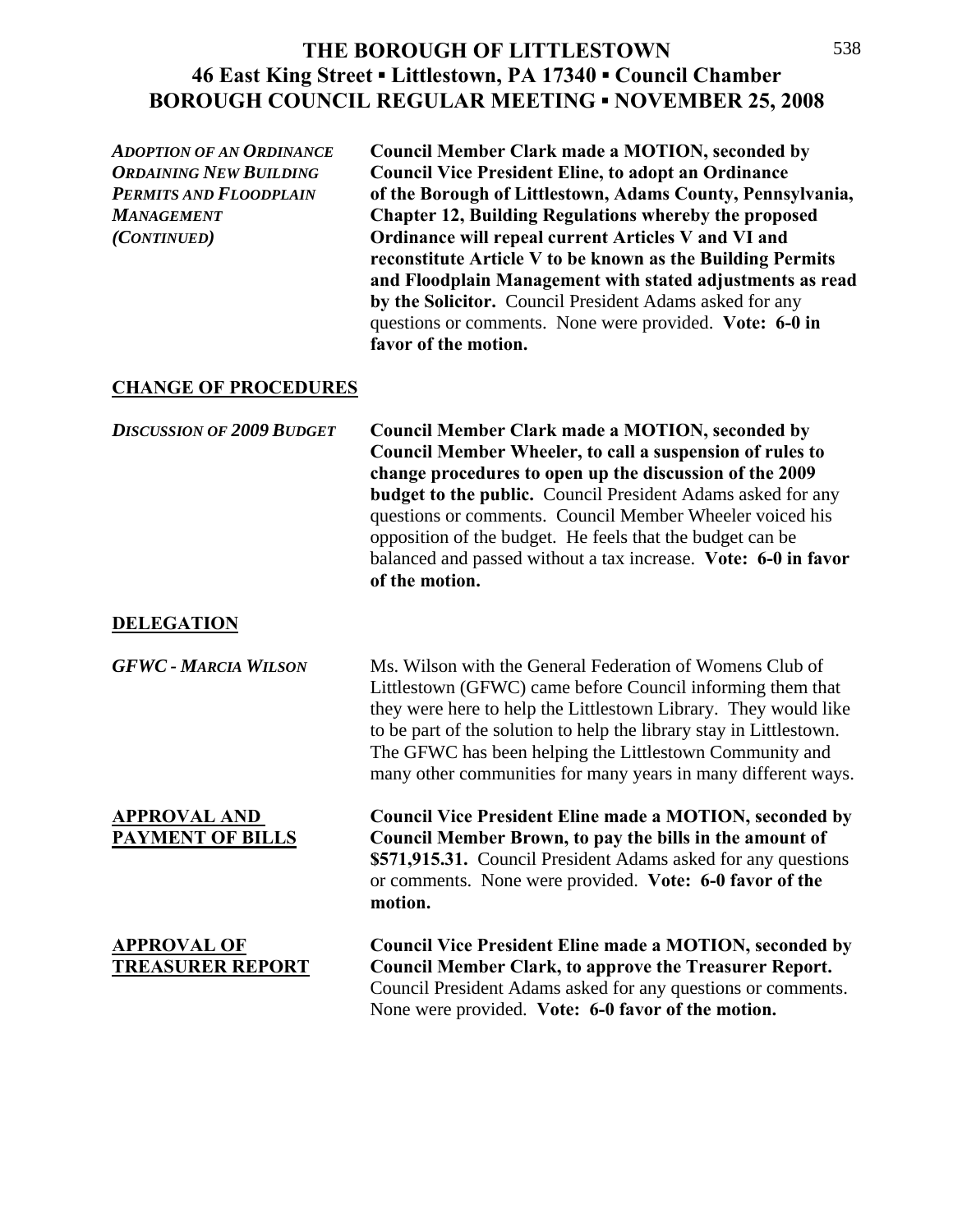| <b>APPROVAL OF</b><br><b>FINANCIAL REPORT</b>                                   | <b>Council Vice President Eline made a MOTION, seconded by</b><br><b>Council Member Clark, to approve the Financial Report.</b><br>Council President Adams asked for any questions or comments.<br>None were provided. Vote: 6-0 favor of the motion.                                                                                                                                                                                                                                                                              |
|---------------------------------------------------------------------------------|------------------------------------------------------------------------------------------------------------------------------------------------------------------------------------------------------------------------------------------------------------------------------------------------------------------------------------------------------------------------------------------------------------------------------------------------------------------------------------------------------------------------------------|
| <b>UNFINISHED BUSINESS</b>                                                      |                                                                                                                                                                                                                                                                                                                                                                                                                                                                                                                                    |
| <b>LEASE AGREEMENT WITH</b><br><b>LAMAR FOR BILLBOARD</b><br><b>RENTAL</b>      | <b>Council Member Clark made a MOTION, seconded by</b><br><b>Council Member Wheeler, to direct the Borough Solicitor to</b><br>prepare and send to Lamar Billboard Rental a revised lease<br>agreement. Council President Adams asked for any questions or<br>comments. None were provided. Vote: 6-0 in favor of the<br>motion.                                                                                                                                                                                                   |
| <b>AT&amp;T LEASE AGREEMENT</b>                                                 | <b>Council Member Clark made a MOTION, seconded by</b><br><b>Council Member Wheeler, to approve the Cellular</b><br><b>Communications Facilities Option and Lease Agreement</b><br>between the Borough of Littlestown, Adams County,<br>Pennsylvania and New Cingular Wireless PCS, LLC (AT&T)<br>Norcross, Georgia with the terms and provisions as set forth<br>in said agreement. Council President Adams asked for any<br>questions or comments. None were provided. Vote: 6-0 in<br>favor of the motion.                      |
| <b>ADAMS COUNTY SPCA</b><br><b>AGREEMENT</b>                                    | <b>Council Member Wheeler made a MOTION, seconded by</b><br>Council Member Clark, to table the SPCA agreement for<br>2009. Council President Adams asked for any questions or<br>comments. None were provided. Vote: 6-0 in favor of the<br>motion.                                                                                                                                                                                                                                                                                |
| <b>RE-APPOINTMENTS TO</b><br><b>COMMISSION, COMMITTEES</b><br><b>AND BOARDS</b> | <b>Council Member Clark made a MOTION, seconded by</b><br><b>Council Vice President Eline, to approve the following</b><br>re-appointments to the Committees, Boards and<br><b>Commission;</b><br>1.<br>Wayne Redding, Zoning Hearing Board, for a 3 year<br>term expiring $01/01/2012$ ;<br>Denton Barnhart, Civil Service Commission, for a<br>2.<br>2 year term expiring $01/01/2012$ ;<br>David Lentzner, Mike Sneeringer and Larry Unger,<br>3.<br>Planning Commission, each serving a 3 year term<br>expiring on 01/01/2012; |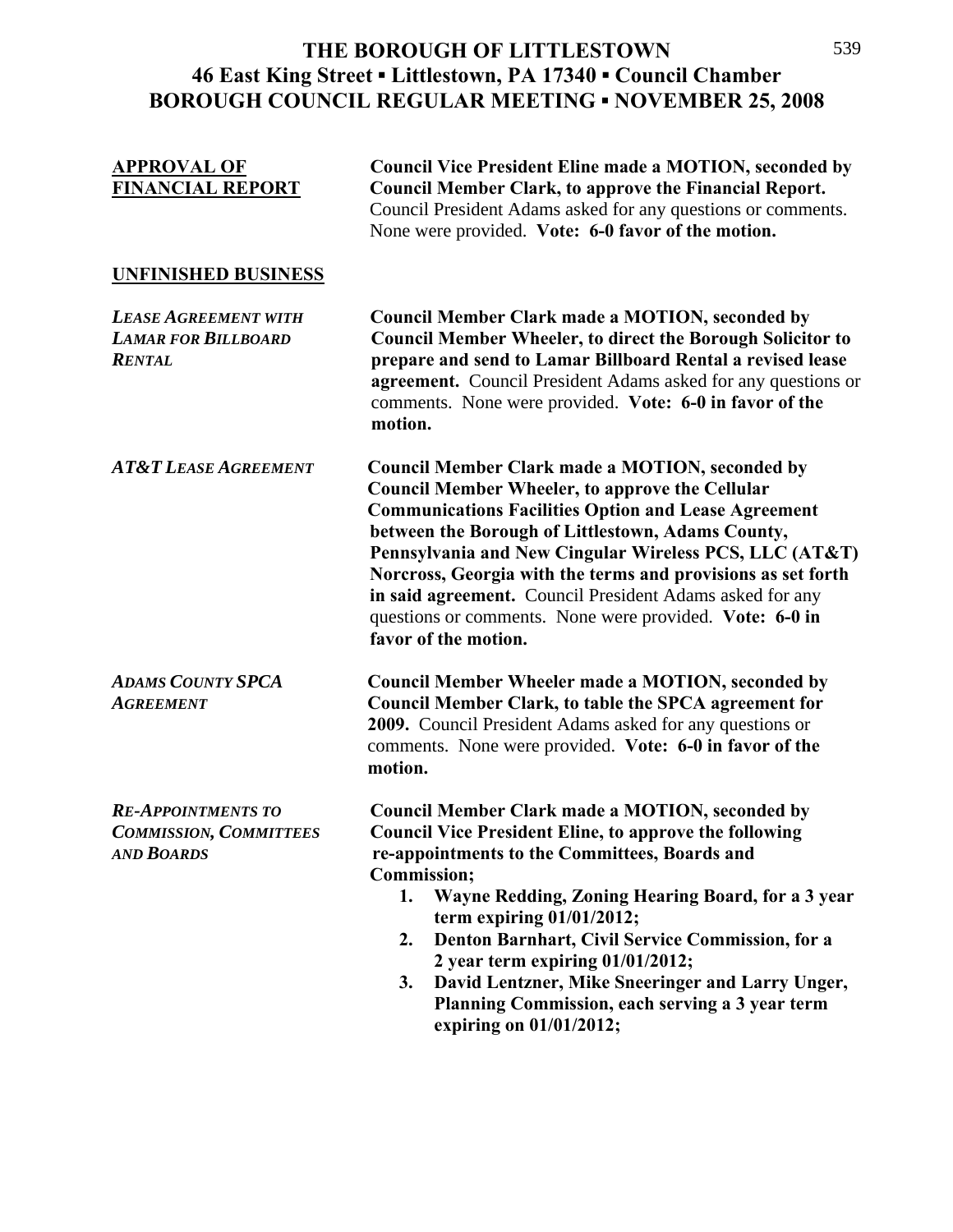| <b>RE-APPOINTMENTS TO</b><br><b>COMMISSION, COMMITTEES</b><br><b>AND BOARDS</b><br>(CONTINUED) | 4. Vickie Timmins, Karen "Bo" Louey, Recreation<br>Board each serving a 3 year term expiring on<br>01/01/2012.                                                                                                                                                                                                                                                                                                                                                                                                                                                                                                                                                                                                       |
|------------------------------------------------------------------------------------------------|----------------------------------------------------------------------------------------------------------------------------------------------------------------------------------------------------------------------------------------------------------------------------------------------------------------------------------------------------------------------------------------------------------------------------------------------------------------------------------------------------------------------------------------------------------------------------------------------------------------------------------------------------------------------------------------------------------------------|
|                                                                                                | Council President Adams asked for any questions or comments.<br>None were provided. Vote: 6-0 in favor of the<br>motion.                                                                                                                                                                                                                                                                                                                                                                                                                                                                                                                                                                                             |
| <b>VACANCY ON ZONING</b><br><b>HEARING BOARD</b>                                               | <b>Council Member Clark made a MOTION, seconded by</b><br><b>Council Member Brown, to advertise for a vacant alternate</b><br>seat on the Zoning Hearing Board. Council President Adams<br>asked for any questions or comments. None were provided.<br>Vote: 6-0 in favor of the motion.                                                                                                                                                                                                                                                                                                                                                                                                                             |
| <b>APPROVAL OF A 45 DAY</b><br><b>EXTENSION FOR ROYAL FARMS</b>                                | <b>Council Member Clark made a MOTION, seconded by</b><br>Council Member Mayers, to approve the request of a 45 day<br>extension by Royal Farms, 450 North Queen Street Final<br>Land Development Plan with an expiration of 01/09/09.<br>Council President Adams asked for any questions or<br>comments. None were provided. Vote: 6-0 favor of the<br>motion.                                                                                                                                                                                                                                                                                                                                                      |
| <b>NEW BUSINESS</b>                                                                            |                                                                                                                                                                                                                                                                                                                                                                                                                                                                                                                                                                                                                                                                                                                      |
| <b>STOP SIGN AT BOYER STREET</b><br><b>AND SOUTH COLUMBUS</b><br><b>AVENUE</b>                 | <b>Council Member Clark made a MOTION, seconded by</b><br><b>Council Member Brown, to approve the recommendations</b><br>of the Director of Public Works, Tim Topper to extend the<br>painted yellow markings in all directions of the South<br><b>Columbus Avenue and Boyer Street intersections and have</b><br>the Code Enforcement Officer notify and request trimming<br>of shrubbery, trees, and foliage that encroaches the sight<br>lines of said intersection as regulated in the Littlestown<br>Borough Code, Chapter 61, Article V § 501, Paragraph F,<br>Street Sight Distance. Council President Adams asked for any<br>questions or comments. None were provided. Vote: 6-0 in<br>favor of the motion. |
| <b>APPROVAL AND</b><br><b>ADVERTISEMENT OF 2009</b><br><b>MEETING NOTICE</b>                   | <b>Council Member Clark made a MOTION, seconded by</b><br><b>Council Member Wheeler, to approve and advertise the</b><br>2009 Meeting Notice. Council President Adams asked for<br>any questions or comments. None were provided. Vote: 6-0<br>in favor of the motion.                                                                                                                                                                                                                                                                                                                                                                                                                                               |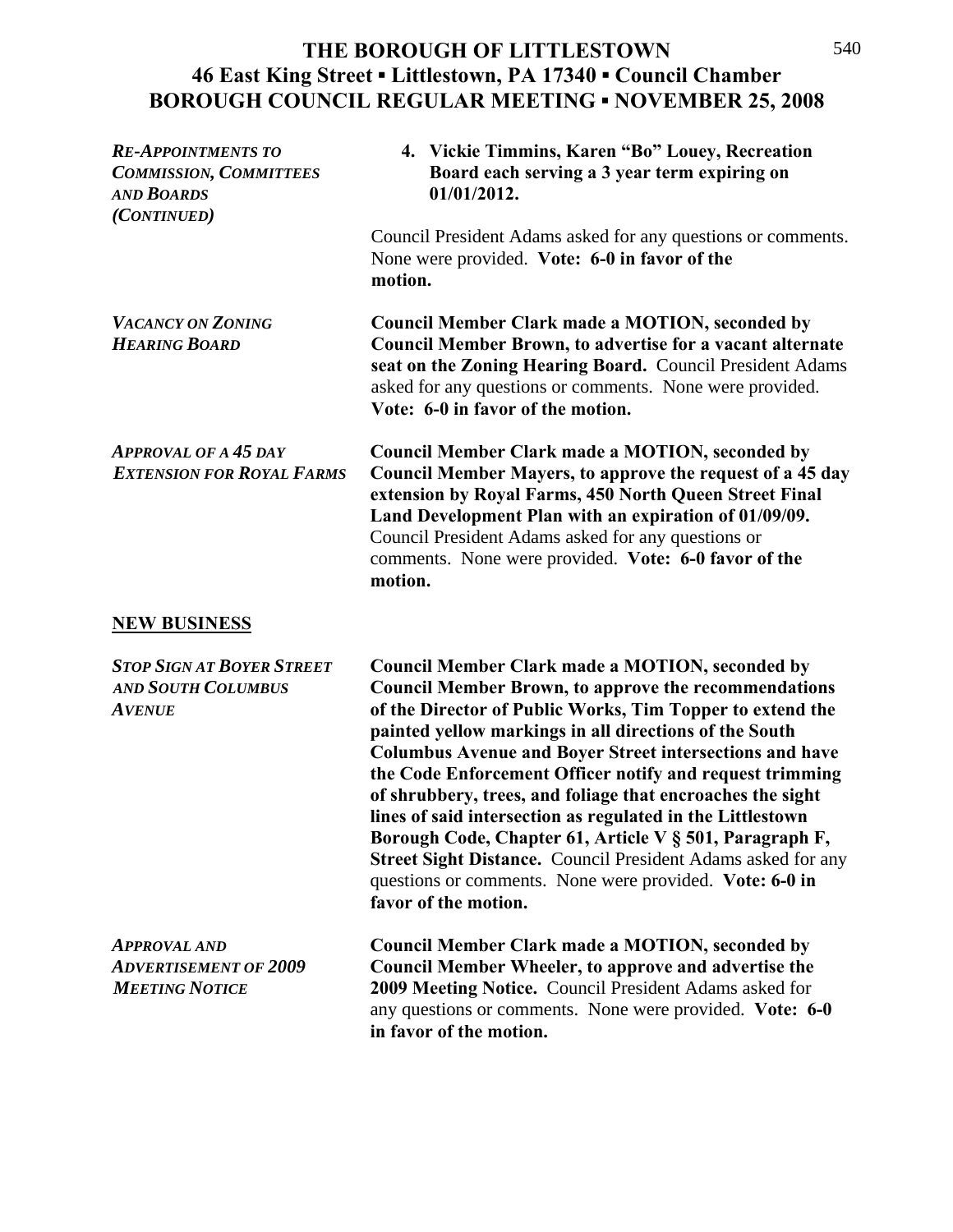## **NON-AGENDA**

*SUSPENSION OF WATER SHUT* **Council Member Clark made a MOTION, seconded by** *OFF ORDINANCE* **Council Member Wheeler, to suspend the execution and implementation of any water shut-off procedures pursuant to the provision of the Littlestown Borough Code, Chapter 70, Section 70.23-2, and that the filing of Municipal Claims/Liens to collect delinquent water and sewer accounts be re-instated in lieu of water shut-offs until further official action by the**  Littlestown Borough Council. Council President Adams stated that this was a non-agenda item and asked for any public questions or comments. None were provided. **Vote: 6-0 in favor of the motion.** 

## **REPORTS**

| <b>BOROUGH ENGINEER</b>         | The Borough Engineer's monthly report was provided earlier to<br>Borough Council.                                                                                                                                                                             |
|---------------------------------|---------------------------------------------------------------------------------------------------------------------------------------------------------------------------------------------------------------------------------------------------------------|
| <b>BOROUGH MANAGER</b>          | The Borough Manager's monthly report was provided earlier to<br>Borough Council.                                                                                                                                                                              |
| <b>MAYOR</b>                    | Mayor Shadle stated that she turned in \$245.00 in fines.                                                                                                                                                                                                     |
| <b>CHIEF OF POLICE</b>          | Mayor Shadle stated that the police department for the month of<br>September collected a total of \$4,592.68 in fines.                                                                                                                                        |
| <b>DIRECTOR OF PUBLIC WORKS</b> | Director of Public Works, Tim Topper stated that his monthly<br>report was provided earlier to Borough Council.                                                                                                                                               |
| <b>CODE ENFORCEMENT OFFICER</b> | Code Enforcement Officer, David Arndt, Jr. stated that his<br>monthly report was provided earlier to Borough Council.                                                                                                                                         |
| <b>APPROVAL OF REPORTS</b>      | <b>Council Member Clark made a MOTION, seconded by</b><br><b>Council Vice President Eline, to approve the reports as</b><br>written. Council President Adams asked for any questions or<br>comments. None were provided. Vote: 6-0 in favor of the<br>motion. |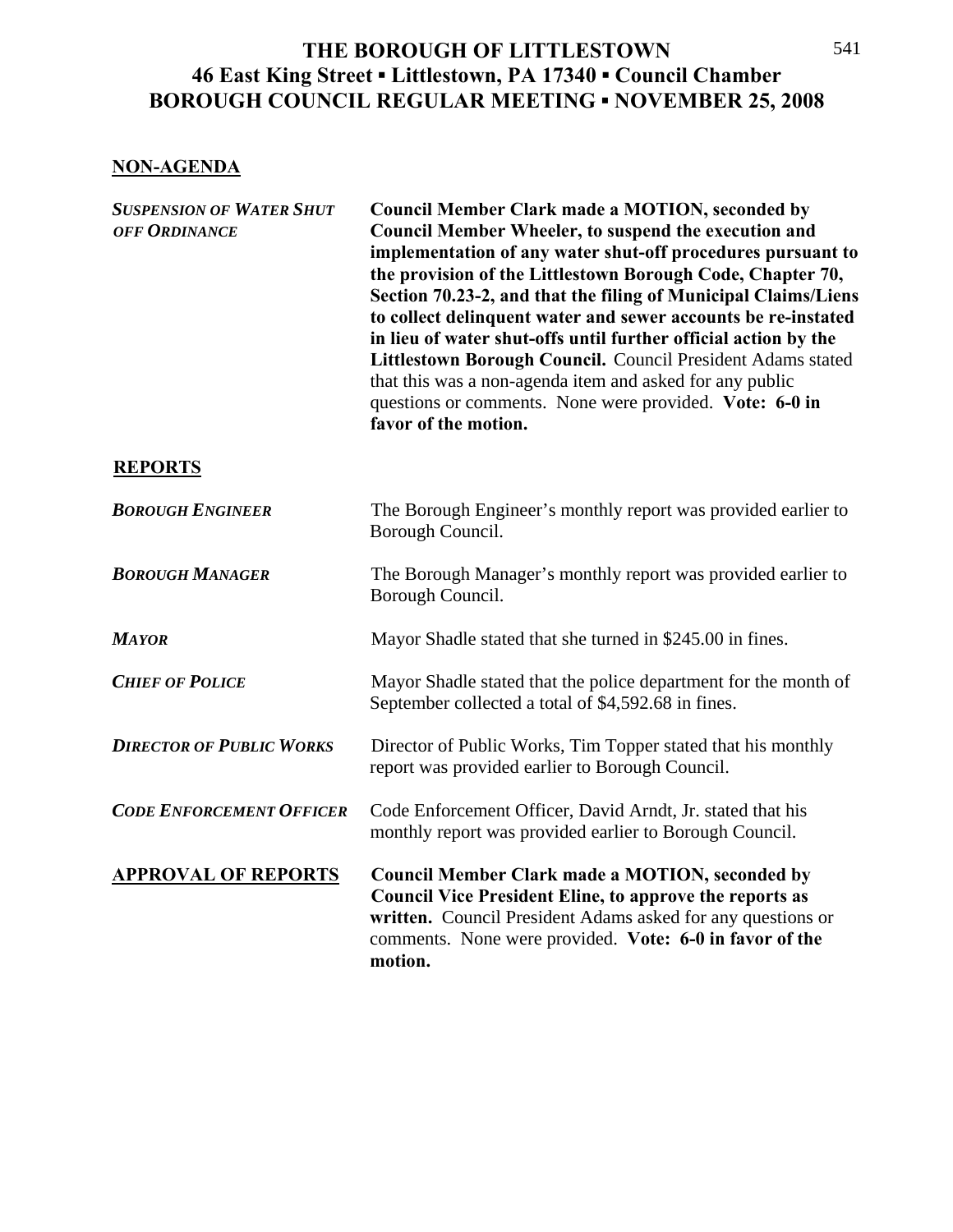## **REPORTS OF BOARD COMMISSIONS AND COMMITTEES**

## **RECREATION BOARD**

| <b>HIRING FOR POOL AND</b><br><b>CONCESSION PERSONNEL</b>                               | <b>Council Vice President Eline made a MOTION, seconded</b><br>by Council Member Clark, to approve the recommendation<br>from the Personnel Committee that the Borough Manager<br>perform the hiring for the pool and concession personnel.<br>Council President Adams asked for any questions or comments.<br>None were provided. Vote: 6-0 in favor of the motion.         |
|-----------------------------------------------------------------------------------------|------------------------------------------------------------------------------------------------------------------------------------------------------------------------------------------------------------------------------------------------------------------------------------------------------------------------------------------------------------------------------|
| <b>JOIN THE PENNSYLVANIA</b><br><b>RECREATION &amp; PARK SOCIETY</b><br><b>FOR 2009</b> | <b>Council Member Clark made a MOTION, seconded by</b><br>Council Member Wheeler, to join the Pennsylvania<br>Recreation & Park Society for 2009 and that dues do not<br>exceed \$100.00 and funds to be taken from the General Fund<br>01.451.174. Council President Adams asked for any questions or<br>comments. None were provided. Vote: 6-0 in favor of the<br>motion. |
| PLANNING COMMISSION                                                                     | There was nothing to report.                                                                                                                                                                                                                                                                                                                                                 |
| <b>CIVIL SERVICE</b><br><b>COMMISSION</b>                                               | Committee Chairman, Mayers stated that there was nothing to<br>report.                                                                                                                                                                                                                                                                                                       |
| <b>COMMUNITY RELATIONS</b><br><b>COMMITTEE</b>                                          | Committee Chairman, Brown stated that the lighting of the<br>Christmas tree will be held on November 30 <sup>th</sup> at 6:00 p.m.<br>The residents are welcome to bring ornaments to hang on the<br>community tree.                                                                                                                                                         |
| <b>FINANCE COMMITTEE</b>                                                                | Committee Chairman, Adams stated that the final budget will be<br>up for approval at the December 9, 2008 meeting of Council.                                                                                                                                                                                                                                                |
| <b>FIRE PREVENTION</b><br><b>COMMITTEE</b>                                              | Committee Chairman, Eline stated that there was nothing to<br>report.                                                                                                                                                                                                                                                                                                        |
| <b>HEALTH &amp; SAFETY</b><br><b>COMMITTEE</b>                                          | Committee Chairman, Clark stated that there is nothing to<br>report.                                                                                                                                                                                                                                                                                                         |
| <b>PERSONNEL COMMITTEE</b>                                                              | Committee Chairman, Eline stated that the committee met to<br>discuss the four-day work week and at this time it will be put on<br>hold until the Borough is operating out of 10 South Queen Street.                                                                                                                                                                         |